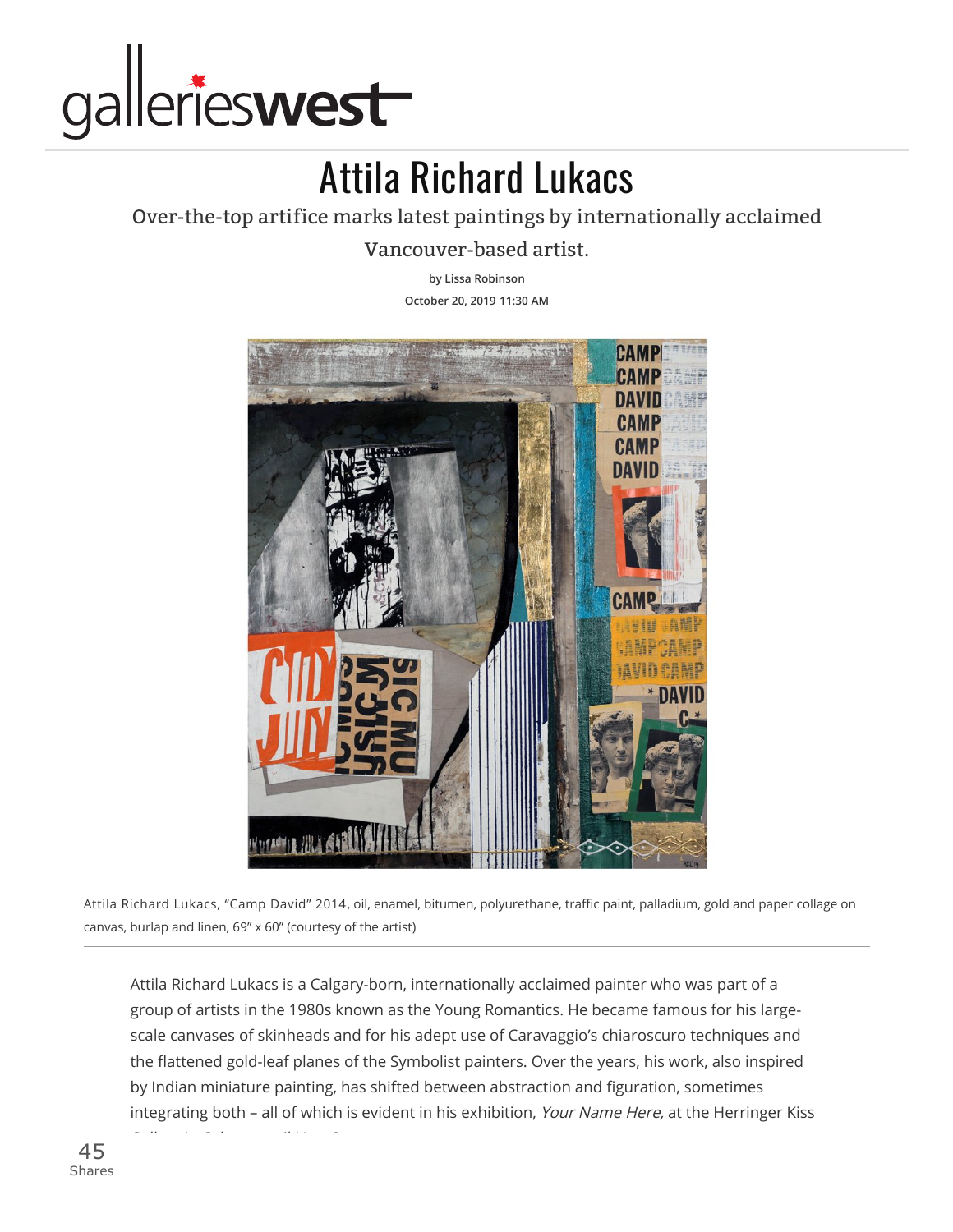The exhibition presents two series of collage paintings that Lukacs worked on simultaneously in 2013 and 2014. They are bold, colourful and textured works that meticulously weave together personal iconography with socio-political references. Oil, enamel and bitumen drip down his canvases, creating rich surfaces interrupted by bold blocks of cadmium orange, ghostly figurative elements and poignant punctuations of text, burlap and other decorative elements.



Attila Richard Lukacs, "Fire Monkey" 2014, oil, enamel, antique silk, copper, silver and gold braiding on burlap, canvas and linen, 53" x 53" (courtesy of the artist)

Each series contains architectural devices or references. One conjures the experimental compositions of concrete poetry, while the other summons stages populated with spectral figures and conspiring shadows. Both share an over-the-top artifice and a playful seriousness that together provide a complex visual commentary.

In Camp David, part of the Camp David series, viewers are confronted by a repetitive arrangement of block letters, photocopied images of Michelangelo's David and architectural elements - a Roman column, flat silver planes and decorative motifs, all shrouded by a mottled sky. The work evokes thoughts of homoerotic beauty as it fights against darker forces. Meanwhile, in a more playful piece, Fire Monkey, a red-faced monkey teeters on the edge of a disrupted forest of yellow drips.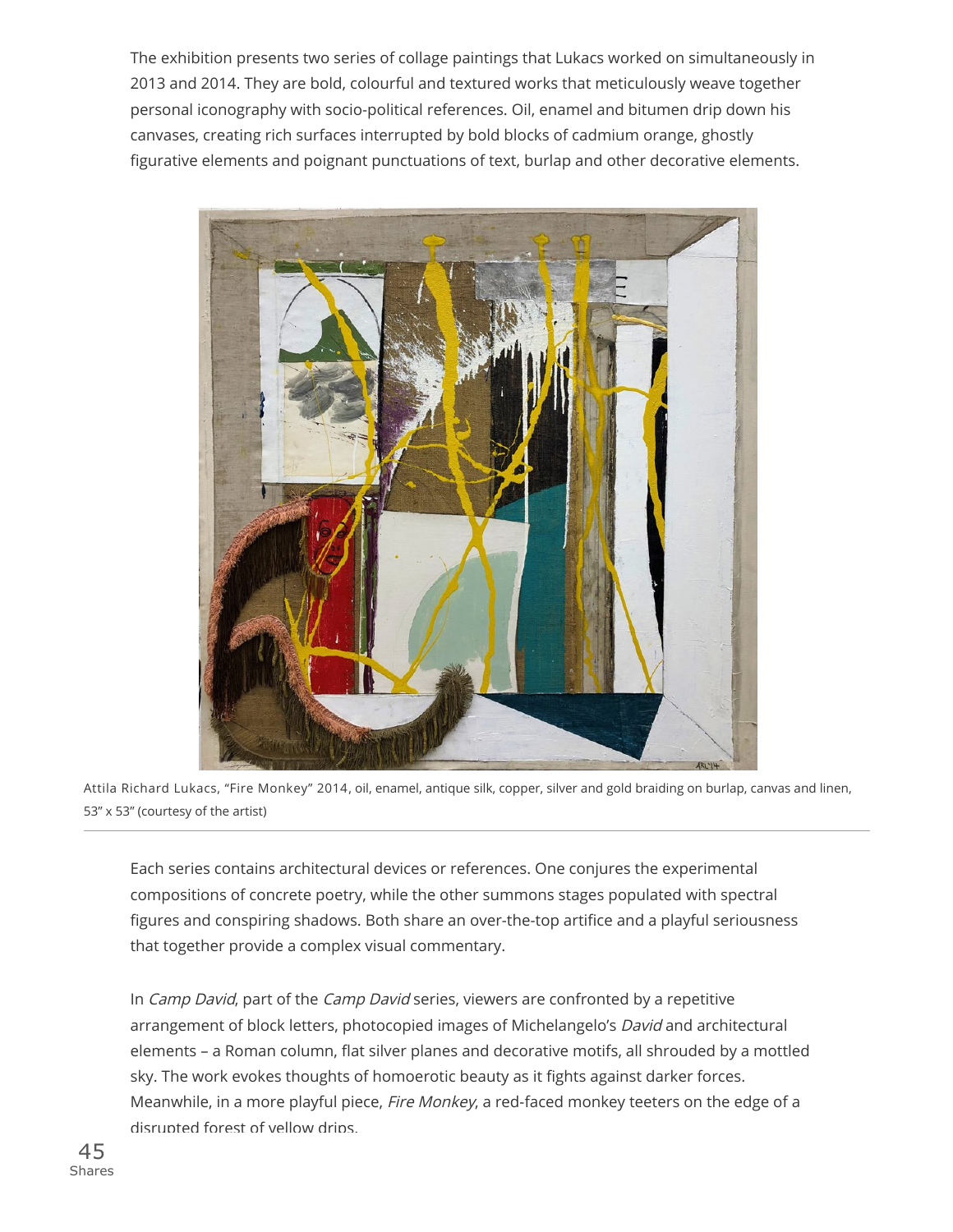The show also includes 10 works from Lukacs' Proscenium series, ranging from a small box sculpture to traditional stretched canvases. A scroll-like work acts as both memorial and monument. It retells dreams and names men now gone, but not forgotten. A reverie of sorts, it hangs like a curtain, its ghostly murmurs echoing through the space.



Attila Richard Lukacs, "Whoops! Outside Your Head," 2000, Hermes box with underwear, wax and oil on stand, particle board, paint and metal, 22" x 19" x 13" (courtesy of the artist and Herringer Kiss Gallery)

A small sculpture, Whoops! Outside Your Head, succinctly captures the homoerotic while revealing Lukacs' affinity for both low and high culture. A pair of men's underwear is pulled taut around the corners of an orange box. A circular hole cut from the garment's crotch exposes a Hermes logo. It's both confrontational and amusing.

This framing is echoed in other works in the series through the use of theatrical devices like proscenium arches, faux-gilded frames, columns and curtains. One gets the feeling that Lukacs is lifting the edges of a sealed box, revealing its dark and glorious secrets.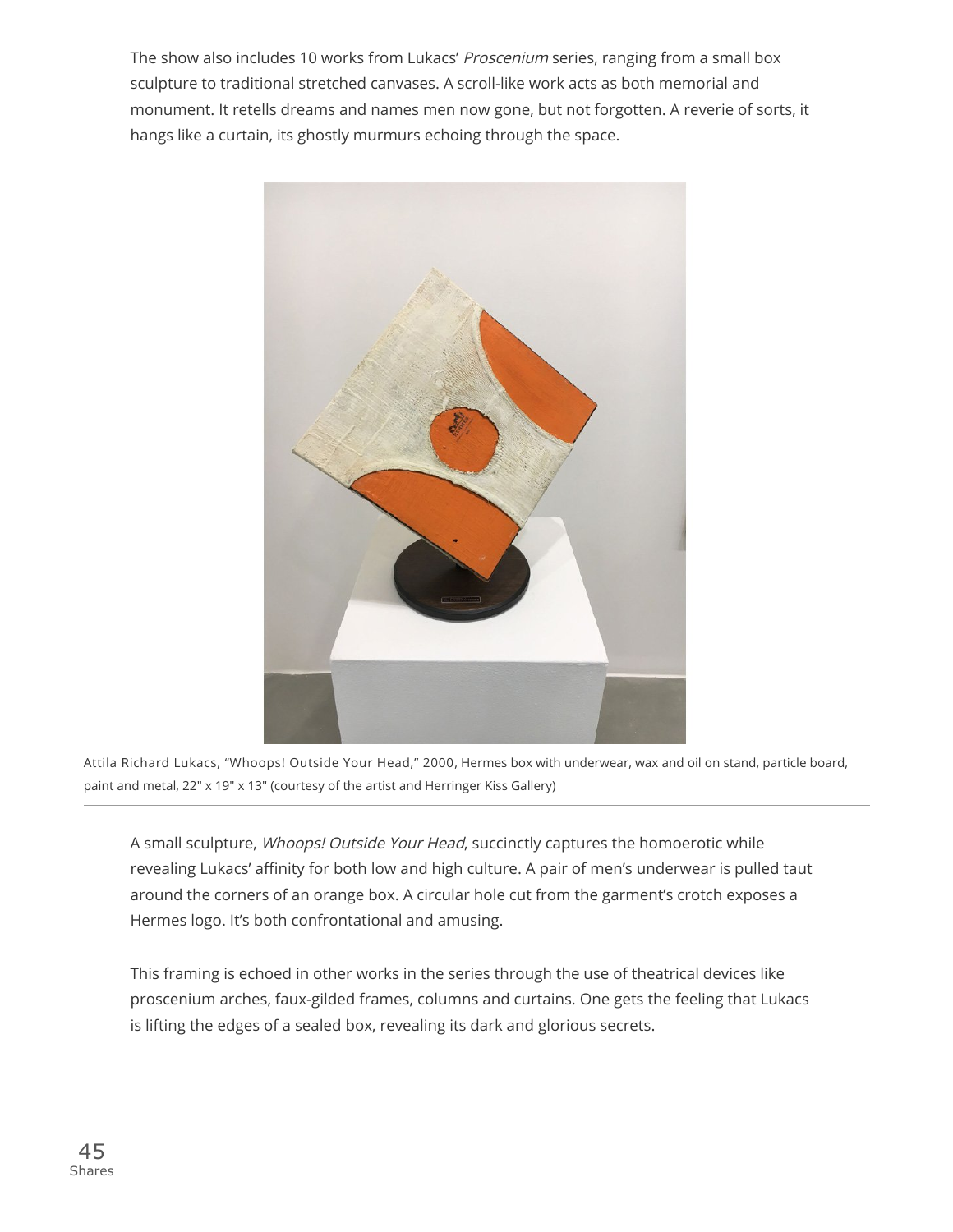

Attila Richard Lukacs, "Fountain and Mirrors", 2013, oil, enamel, bitumen, polyurethane and vinyl on canvas, 49" x 70" (courtesy of the artist)

Drawn profiles and shadowy figures reminiscent of his skinhead figures haunt these stage-like spaces. For example, Fountain and Mirrors contains two architectural spaces. One is saturated with oranges and yellows while the other is almost devoid of colour. The figures, rendered in shades of white, grey and black, seem like props, while a golden fountain to the left bursts with energy and light.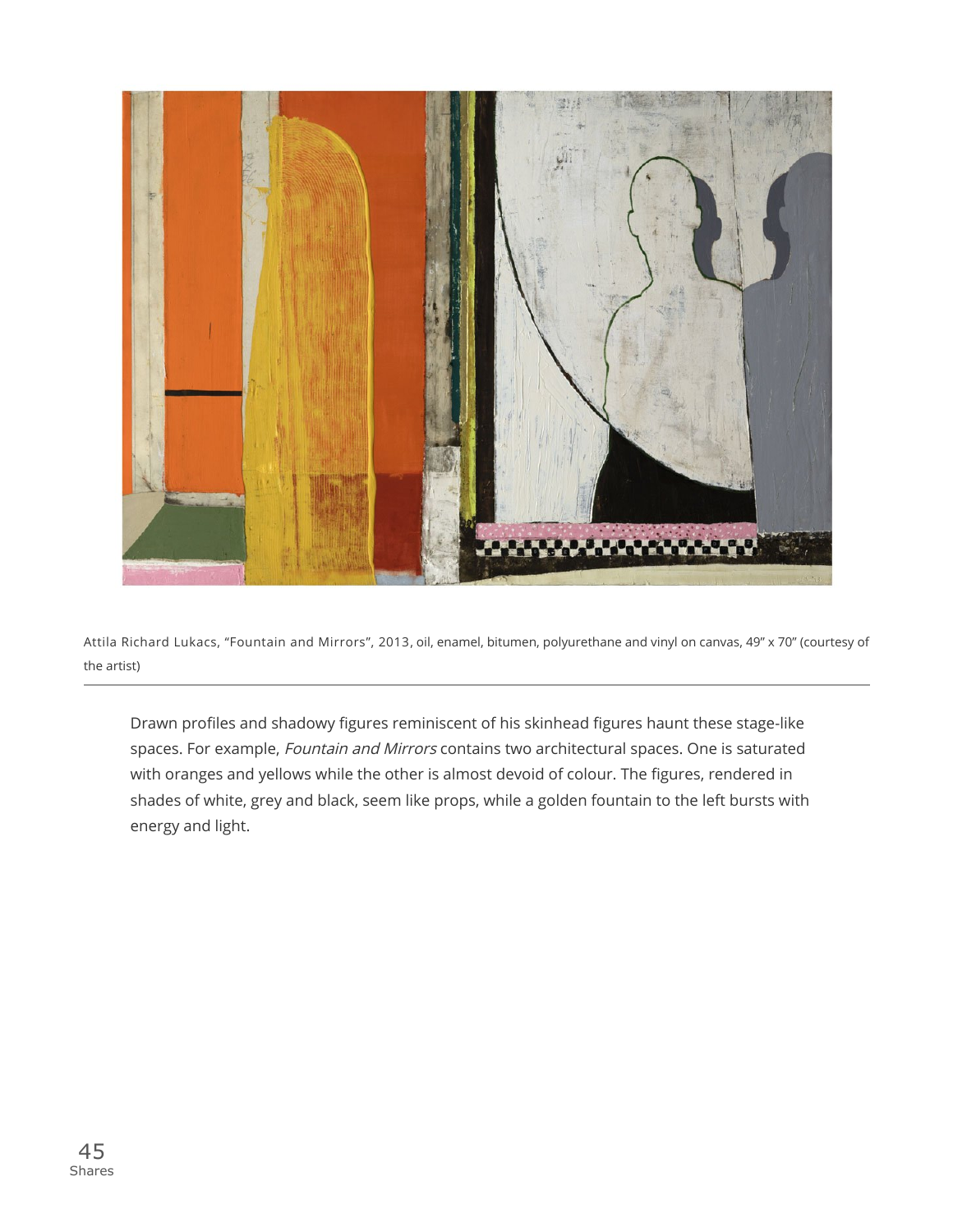Attila Richard Lukacs, "Painted Portrait in a Vortex," 2014, oil, enamel, traffic paint and gold on canvas and linen, 44" x 44" (courtesy of the artist)

The series presents a confounding mix of flatness and depth combined with decorative elements, mostly in the form of intricate patterns or gold-leaf shapes that are used to frame the scene. In Painted Portrait in a Vortex, for instance, a faux-gilded frame with squiggles of gold and white paint surrounds a veiled vortex that peers out at viewers like a leering eye. While the blocks of orange used in most of these paintings are jarring, they are also vibrant colour fields that plunge one deeper. ■

**Attila Richard Lukacs: Your Name Here is on view at the Herringer Kiss Gallery in Calgary**